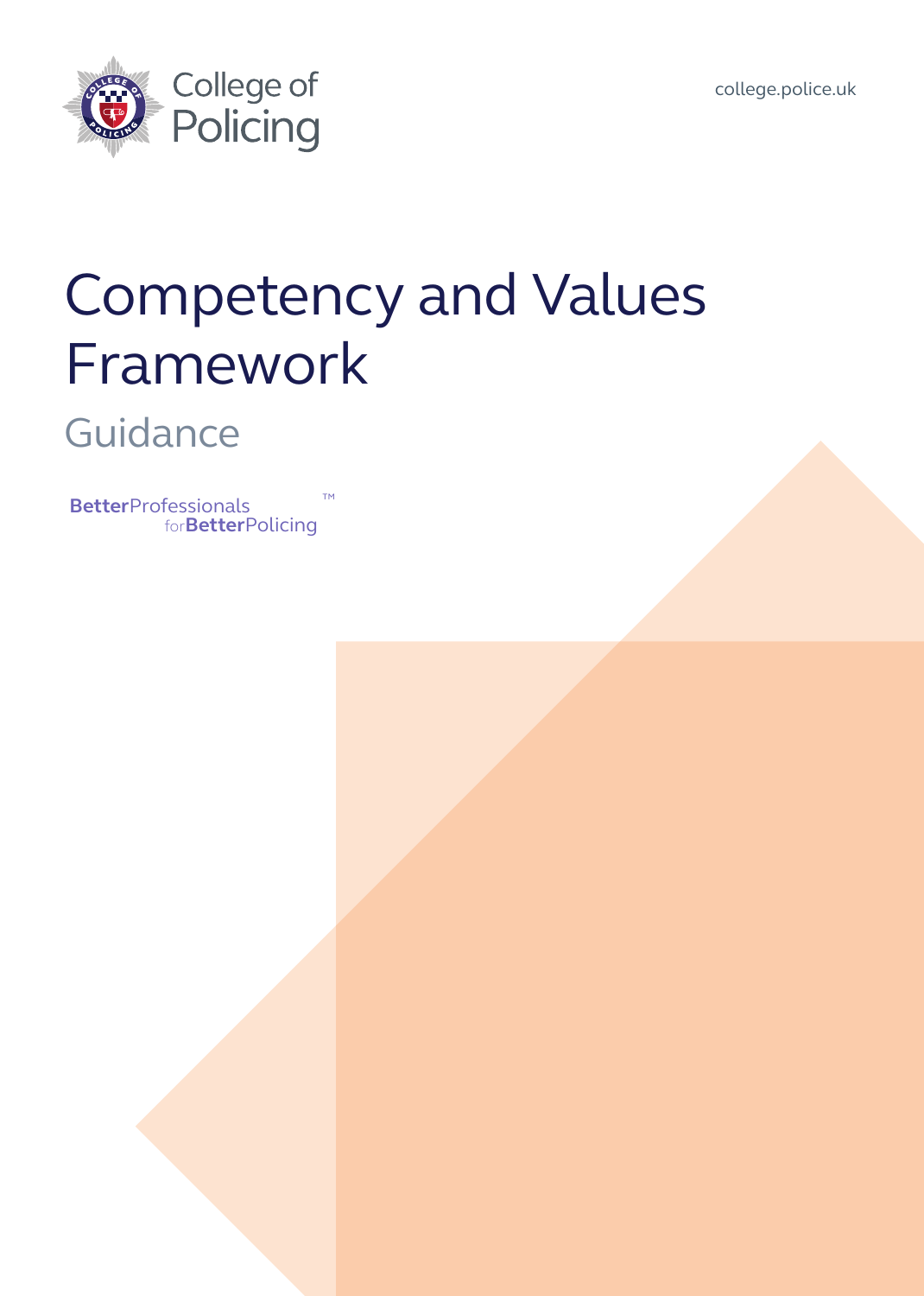© College of Policing Limited (2017)

This publication is licensed under the terms of the Non-Commercial

College Licence v1.1 except where otherwise stated. To view this licence visit **[http://www.college.police.uk/Legal/Documents/Non\\_Commercial\\_College\\_](http://www.college.police.uk/Legal/Documents/Non_Commercial_College_ Licence.pdf)  [Licence.pdf](http://www.college.police.uk/Legal/Documents/Non_Commercial_College_ Licence.pdf)**

Where we have identified any third-party copyright information, you will need to obtain permission from the copyright holders concerned.

For enquires about this document, or to request an alternative format, please email **[contactus@college.pnn.police.uk](mailto:contactus%40college.pnn.police.uk?subject=)**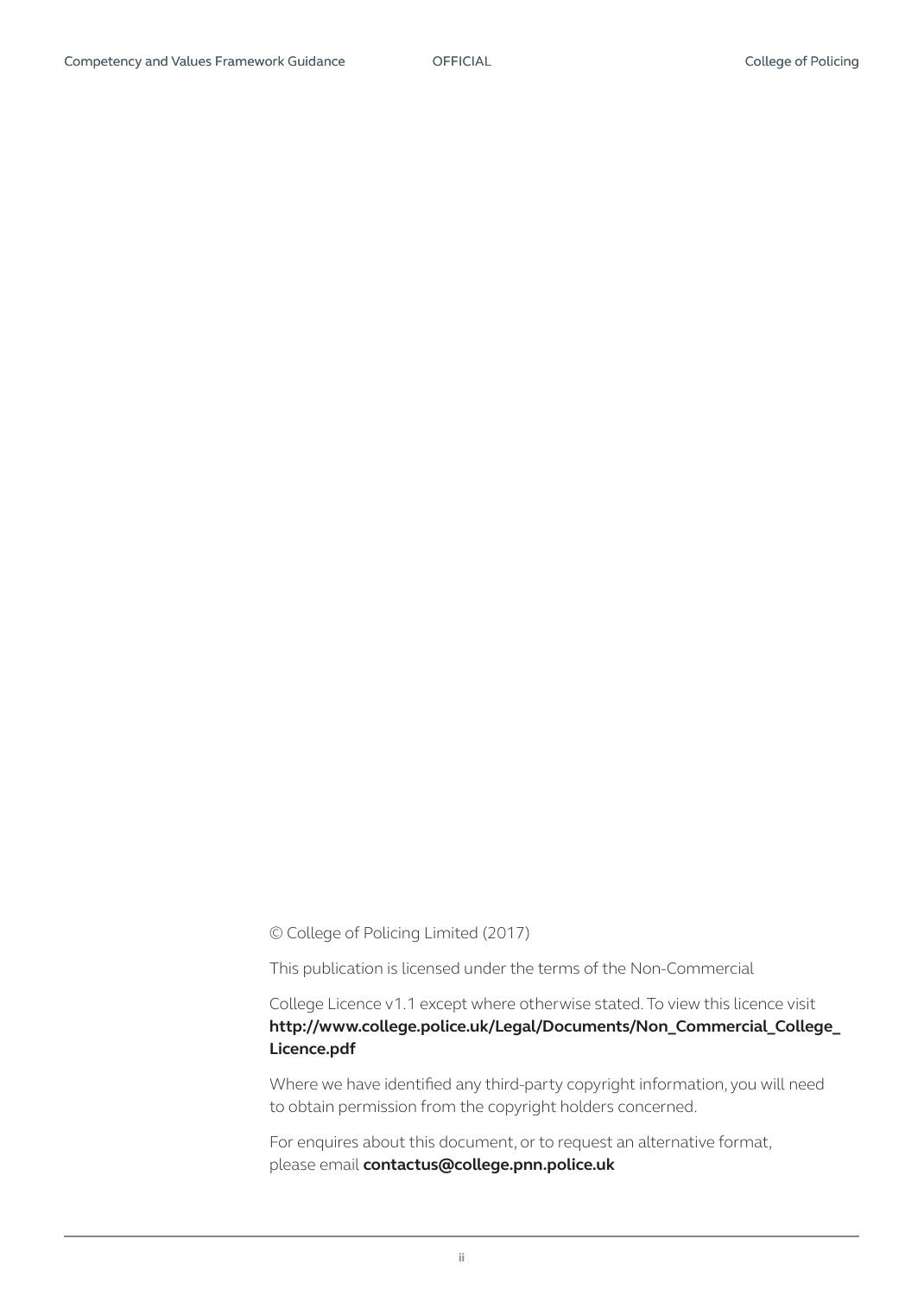# **Contents**

| <b>Introduction</b>                                      | 4  |
|----------------------------------------------------------|----|
| <b>Section 1 The Competency and Values Framework</b>     | 5  |
| 1.1 How is it different?                                 | 5  |
| 1.2 Overall structure of the CVF                         | 6  |
| 1.3 Why three levels of competency?                      | 7  |
| 1.4 Why is combining values with competencies important? | 8  |
| Section 2 How will the CVF affect you?                   | 9  |
| 2.1 Assessment and selection                             | 9  |
| 2.2 PDR meetings                                         | 10 |
| 2.3 Preparing for assessment and PDR                     | 11 |
| 2.4 CVF and continuing professional development          | 11 |
| <b>Section 3 Summary</b>                                 | 12 |
| 3.1 CVF structure and purpose                            | 12 |
| 3.2 Implications of the CVF for national processes       | 13 |
| Section 4 References and additional information          | 14 |
| Appendix Mapping the CVF to the Code of Ethics           | 15 |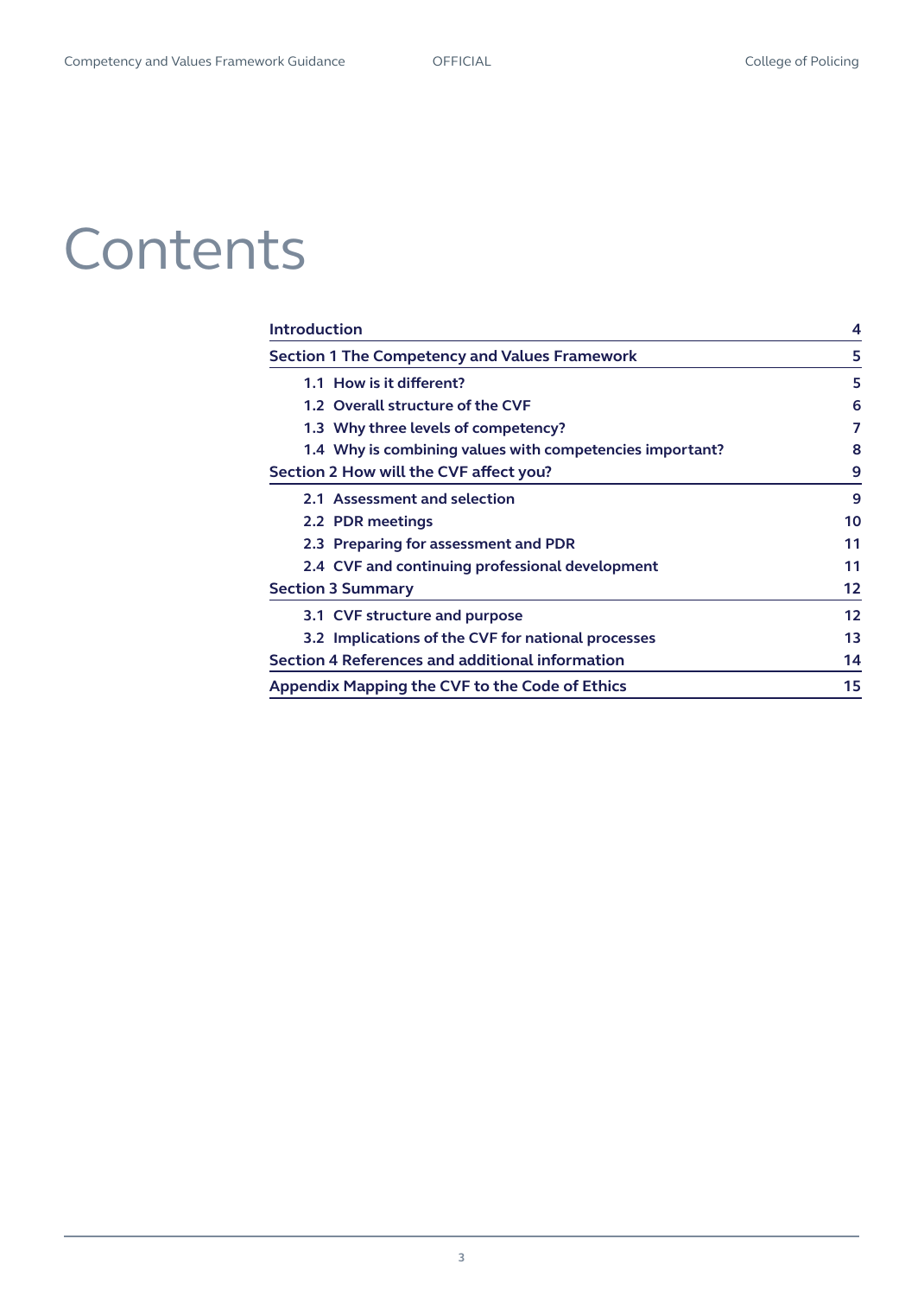### <span id="page-3-0"></span>Introduction

The Policing Professional Framework (PPF) Personal Qualities are being replaced by a new set of behaviours, the Competency and Values Framework (CVF). This guidance provides information to all officers and staff and:

- introduces the CVF
- explains why it has been developed
- provides an overview of its structure
- describes how it will affect recruitment, assessment and development processes in the police service.

The focus will be on the effects of the CVF on current HR processes and will not discuss details of the processes themselves, which are largely unchanged.

Please also read '**[Competency and Values Framework for policing](http://www.college.police.uk/What-we-do/Development/competency-and-values-framework/Documents/Competency-and-Values-Framework-for-Policing_4.11.16.pdf )**' to familiarise yourself with the vocabulary and structure of the new framework.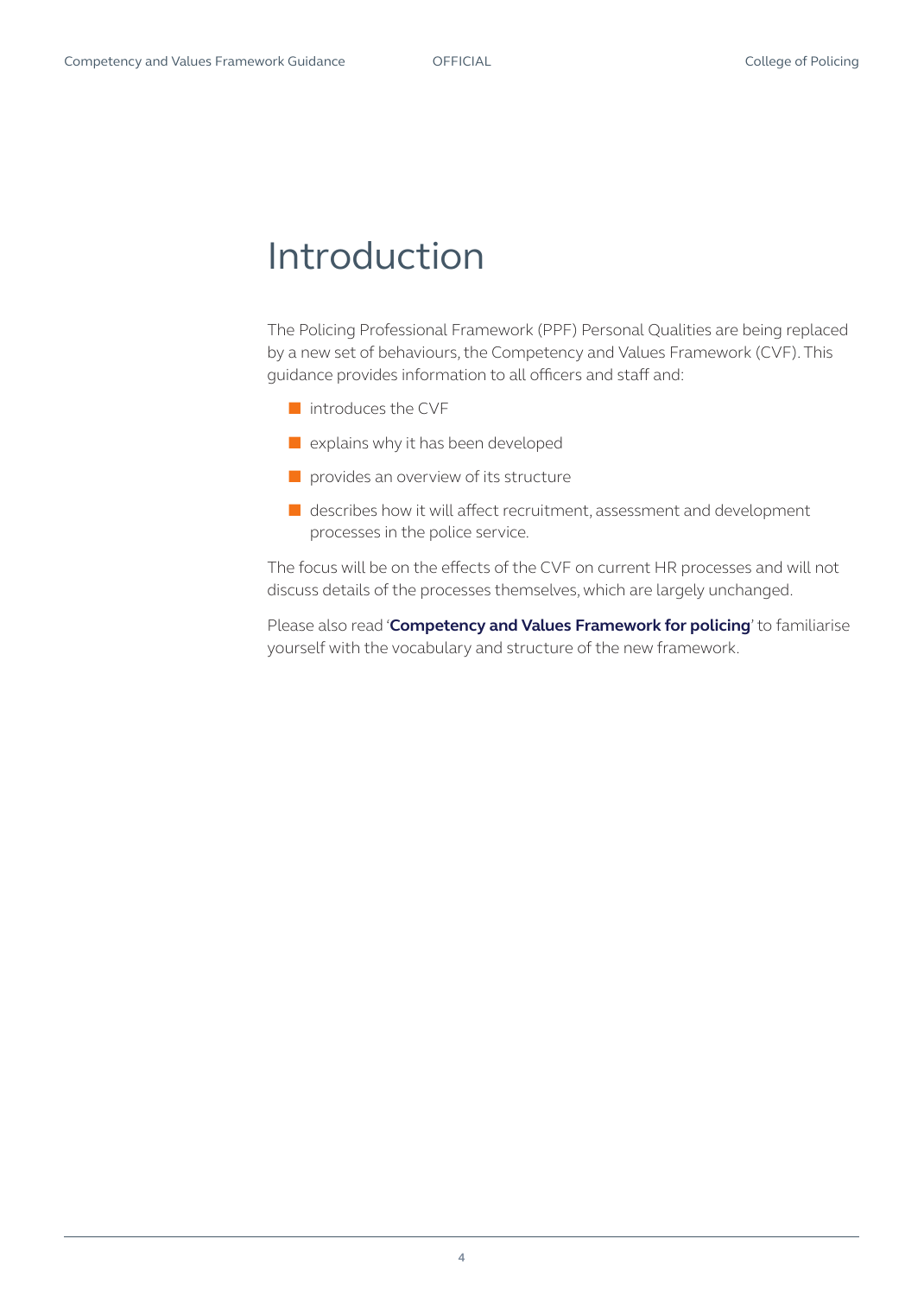<span id="page-4-0"></span>**1**

## The Competency and Values Framework

One of the conclusions drawn from the College of Policing's 2015 Leadership Review was that the values inherent in the Code of Ethics should be embedded at all levels in all local and national selection processes, such as assessment centres and interviews. Implementation of the recommendation led to developing the CVF to replace the PPF Personal Qualities.

The CVF clearly defines new and relevant competencies and values which strongly uphold the principles of the Code of Ethics.

It is already being used for some of the national assessment processes designed and delivered by the College of Policing and, by April 2018, the College is to end support for the PPF Personal Qualities.

Our Professional Development Programme (PDP), the Police Education and Qualifications Framework (PEQF) and the Assessing and Recognising Competence (ARC) projects will incorporate or take account of the new framework, as will national selection processes at the current or next design iteration. The wider PPF, including role profiles, is also being replaced as part of the Professional Development Programme. The new Policing Professional Profiles (previously role profiles) will be launched on a digital platform hosted by the College in October 2017.

Some forces will have developed and established their own frameworks to reflect local context and circumstances so we have provided guidance allowing forces to retain the flexibility to define values which reflect local variation.

The design of the CVF makes general application of the Code of Ethics a reality. It helps to embed the Code of Ethics into all of our people processes and ensures that we fully consider the principles underlying it in all appointments, promotions and professional development decisions.

### 1.1 How is it different?

The CVF differs from the PPF and other existing frameworks in the following ways:

- $\blacksquare$  a new set of six relevant and future-looking competencies
- dividing competencies into three levels to reflect different levels of responsibility and role complexity
- four defined and measurable core values
- $\blacksquare$  defining each value by behavioural indicators.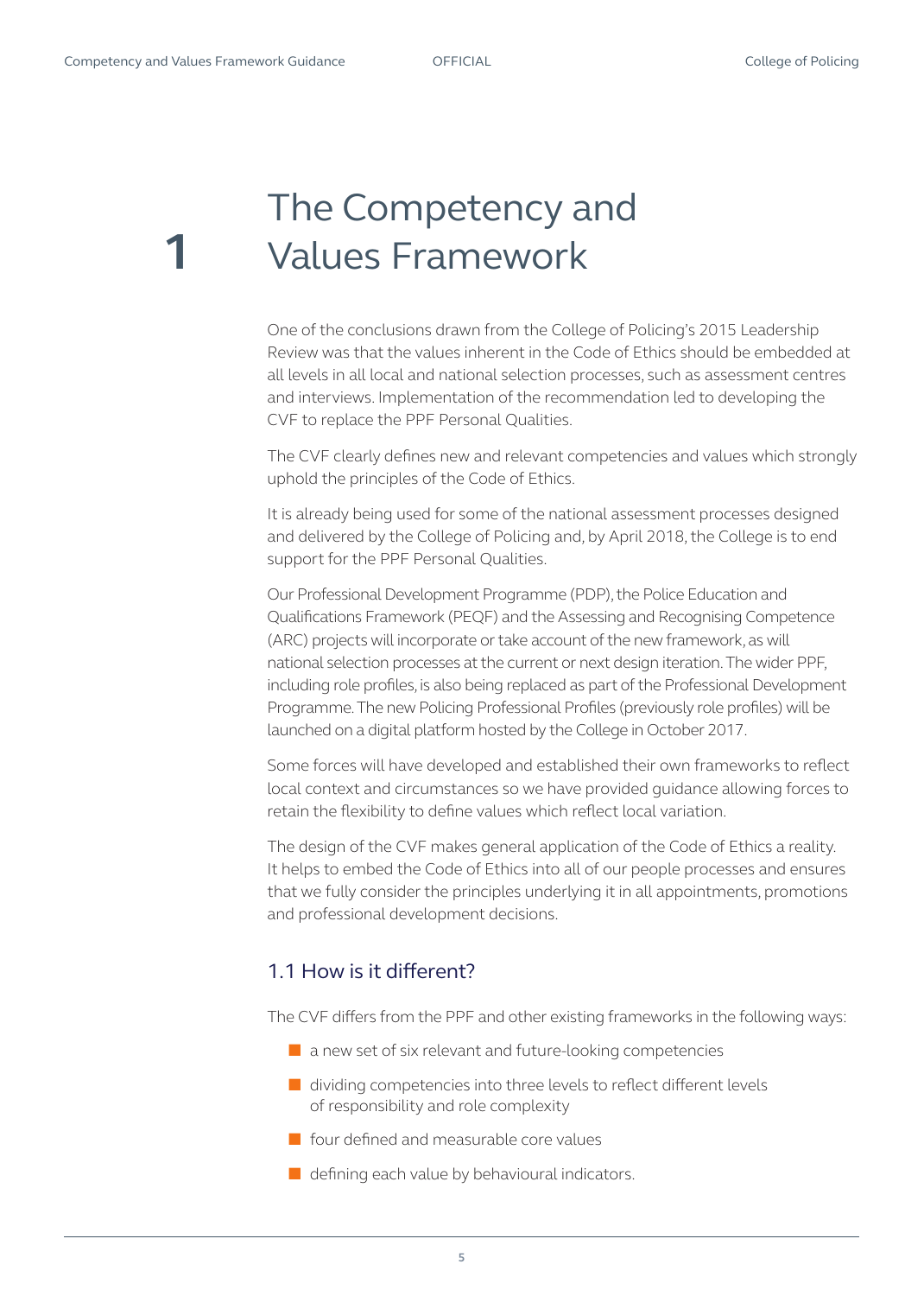#### <span id="page-5-0"></span>**What are 'values' and 'competencies'?**

**Values** are beliefs which are important to an individual and which guide and motivate particular behaviours and actions.

**Competencies** are behaviours (knowledge, skills or abilities) related to effective job performance.

What follows is a summary of the CVF and how it will affect existing processes such as PDR, assessment, the ARC process and continuing professional development (CPD).

#### 1.2 Overall CVF structure

The main components of the new framework are clusters, competencies and values. The relationships between them are shown in the circular chart below. Values are at the centre of the CVF and apply to all roles.

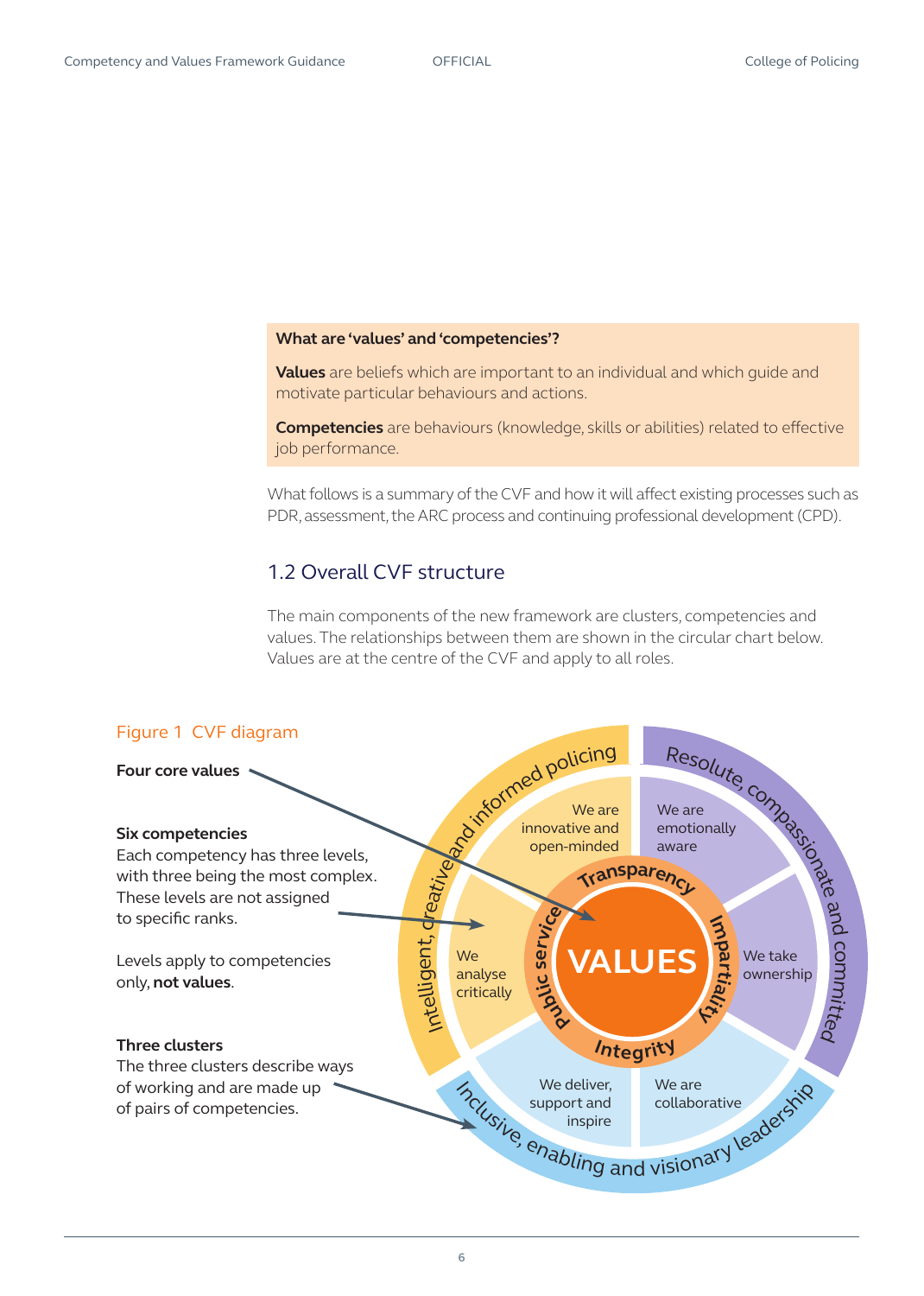#### <span id="page-6-0"></span>1.3 Why three levels of competency?

Each competency is described at three levels which reflect increasing complexity of behaviours.

Behaviours tend to become more complex at more senior levels in the organisation.

Although the levels will broadly relate to role functions across the organisation as shown in figure 2, a key feature of the model is that levels can be flexibly applied to specific professional profiles as required.



#### Figure 2 Competency levels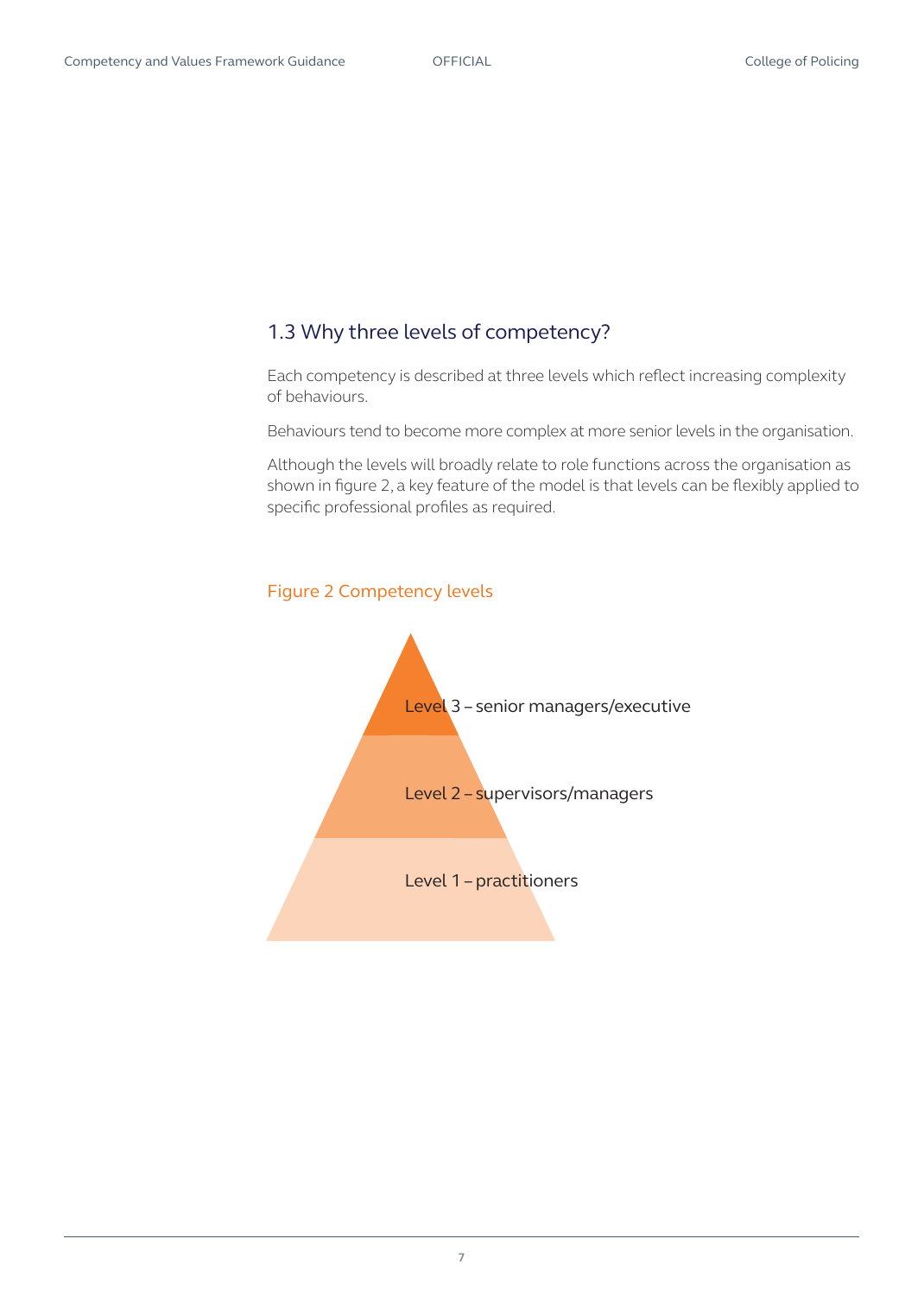#### <span id="page-7-0"></span>1.4 Why is combining values with competencies important?

- They are applicable across all jobs, unlike specialist or technical skills which may be job-specific.
- They focus on **how** tasks are achieved, not **what** is achieved.
- They provide a common language for describing performance and the abilities/attributes displayed by individuals.
- We know that the behaviours support the Code of Ethics.

#### Figure 3 How the Code of Ethics underpins the CVF



In summary…

The purpose of introducing the CVF is to:

- adapt policing to new demands and challenges
- ensure we achieve the highest standards of professional conduct.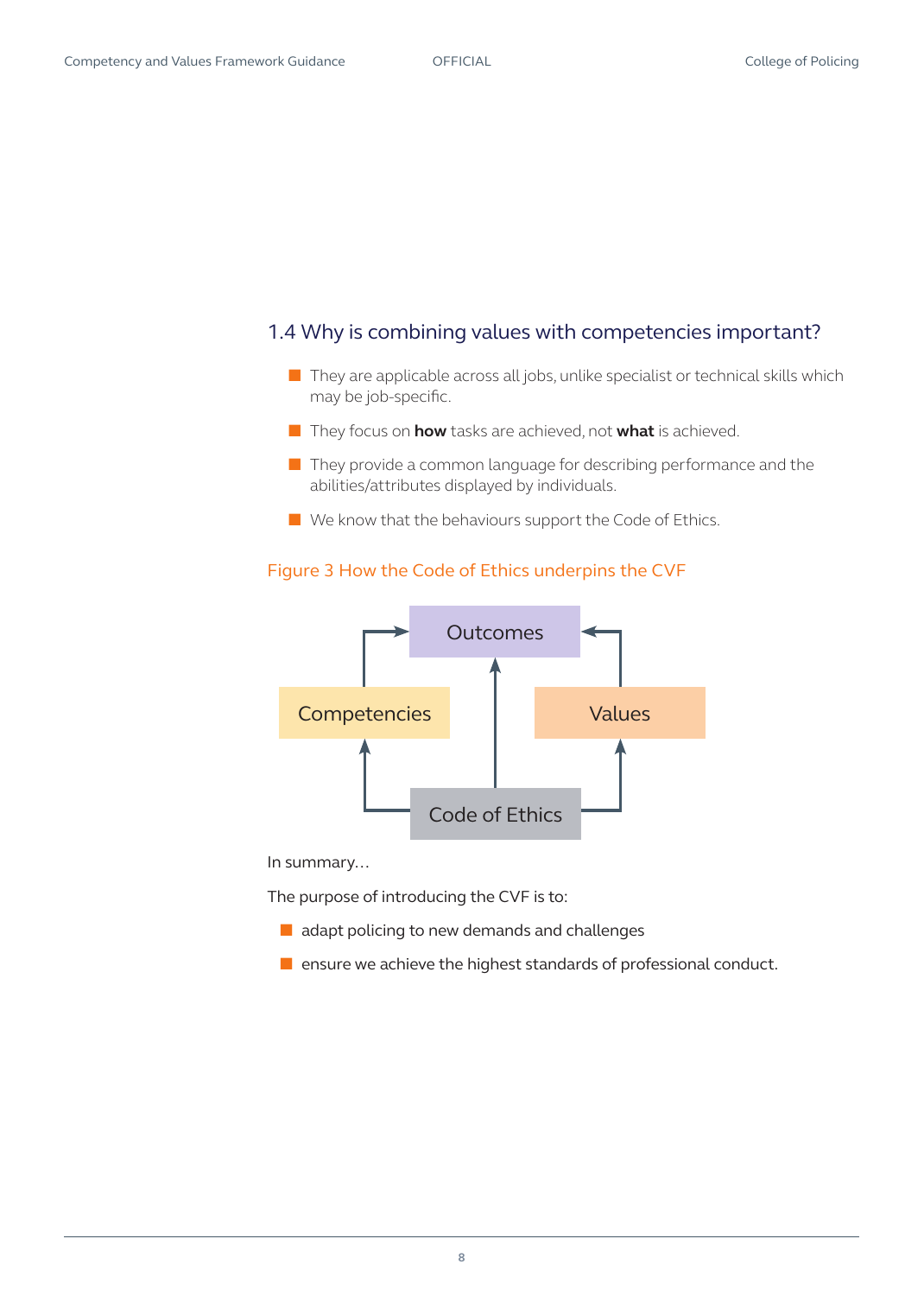## <span id="page-8-0"></span>**2** How will the CVF affect you?

The CVF will replace the PPF Personal Qualities and will be the basis of several national HR processes, such as assessment and selection, Professional Development Reviews (PDR), Continuing Professional Development (CPD) and Policing Professional Profiles.

Individual forces will either fully adopt the CVF or amalgamate their existing framework with it, ensuring that the values and competencies of the CVF are fully represented.

Adopting the CVF will be relatively straightforward and the changes will mainly affect how people prepare for interviews, assessments, PDR meetings and development planning.

#### 2.1 Assessment and selection

Values will now play an important part in recruitment, assessment and selection. During recruitment interviews and assessments for selection, you will be expected to demonstrate how you apply the four values in your work. This will be in addition to showing how you demonstrate specific competencies.

#### Recruitment interviews

The process based on the CVF is referred to as values-based recruitment. As with previous competency-based interviews, you will be asked about past behaviour and how you would deal with certain future situations.

Being aware of the new CVF competency definitions will help you prepare to select relevant examples that best evidence the CVF values and competencies.

#### Assessment

For formal assessment, the main change will be in the use of new competencies and the set of values.

As before, assessors will be looking for specific evidence which demonstrates how you have applied the behaviours during the exercises. Even though your own focus during assessment exercises will be on achieving the aims of the tasks, an understanding of the CVF competencies and values will help guide your actions and decisions as you work through the exercises. The '**[Competency and Values](http://www.college.police.uk/What-we-do/Development/competency-and-values-framework/Documents/Competency-and-Values-Framework-for-Policing_4.11.16.pdf)  [Framework for policing](http://www.college.police.uk/What-we-do/Development/competency-and-values-framework/Documents/Competency-and-Values-Framework-for-Policing_4.11.16.pdf)**' summarises the CVF for your preparation.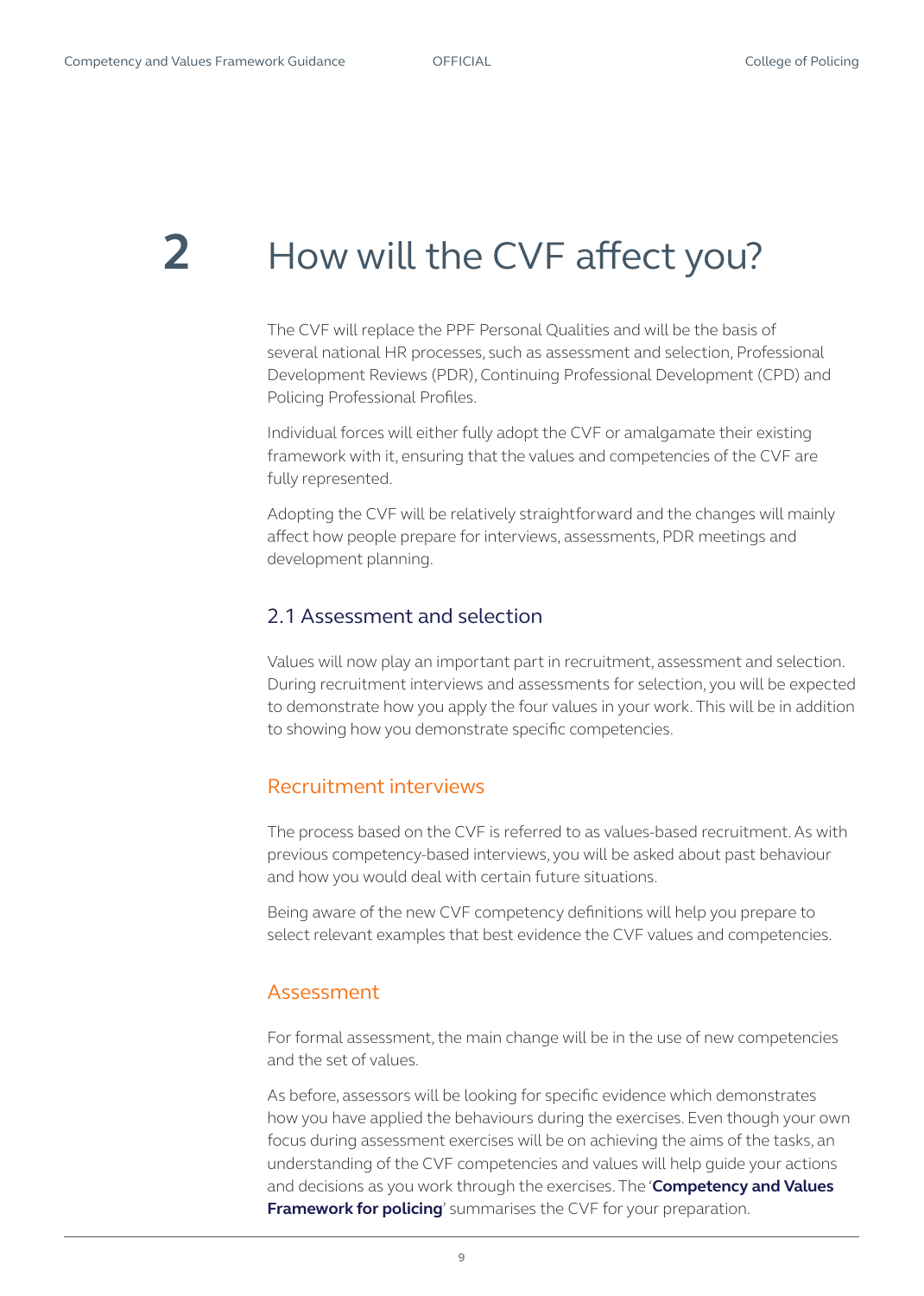### <span id="page-9-0"></span>2.2 PDR meetings

Future PDR meetings should use the Policing Professional Profiles which have been developed and mapped to the CVF. Where a specific role has not had a Professional profile developed, you will need to discuss and agree which of the new competencies and levels are relevant to the role.

The CVF only explains how you should complete your work and how it contributes to what you achieve. The what (the tasks and accountabilities expected of people) will still be discussed as before.

Given that values are now included for discussion, you and your appraiser should discuss performance in these areas objectively rather than personally. The values have been fully defined by behavioural indicators, so it will be the indicators that are discussed, not things like general personality or beliefs.

A simplified picture of the way in which PDRs capture this information for planning next steps is shown in figure 4 below.



#### Figure 4 The HOW and the WHAT for review

Figure 4 illustrates why the competencies and values must be considered together as part of the PDR – they encourage discussion of the way in which you achieve your results.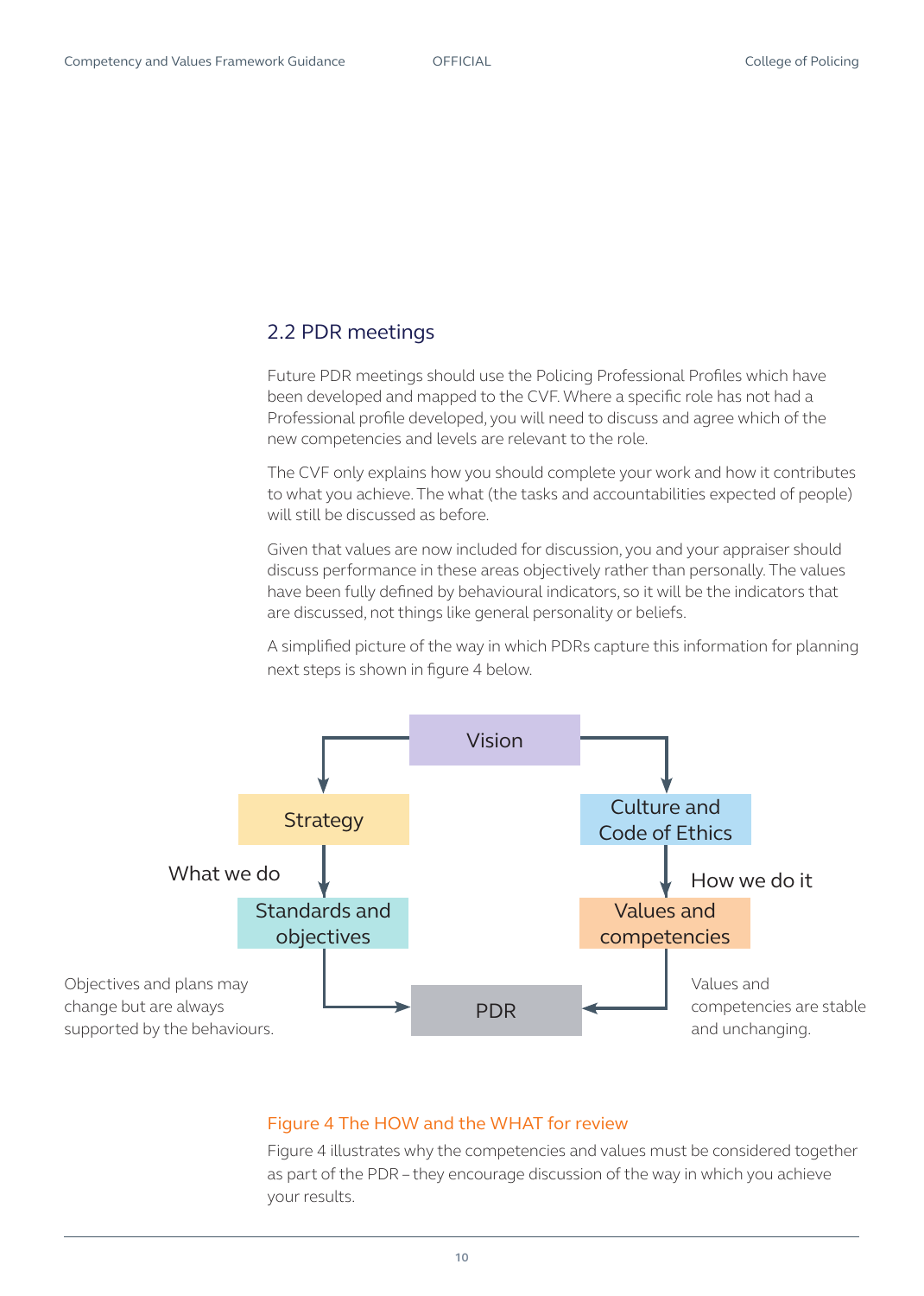#### <span id="page-10-0"></span>2.3 Preparing for assessment and PDR

You will need to be clear in your own mind about the CVF and understand how it differs from those used in any previous assessments you have experienced.

In practice, it is not necessary to demonstrate evidence of every single indicator of a competency or value.

#### Demonstrating evidence of performance

In general, your preparation should involve reading the descriptions of the competencies to understand which outcomes they support and deciding on how your own experiences and achievements fit with them.

- Do you understand how the competencies support the outcomes?
- $\blacksquare$  Can you use the CVF to describe your own capabilities?
- Are the values fully evident in your actions?
- Can you describe your strengths and successes, not only in terms of outcomes but also in terms of the competency indicators and levels?

In any practical assessment exercises (roleplays, presentations etc.), you will as always be focusing on how to complete the task. The assessors will observe the way in which you do it.

### 2.4 CVF and continuing professional development

The College of Policing definition of CPD remains unchanged as:

'A range of learning activities through which you can maintain or enhance your capacity to practice legally, safely, **ethically** and effectively'.

The CVF provides clearer direction towards the ethics part of the definition. By using the CVF, you can plan and set targets for development towards improvement, advancement and promotion.

The College's PDP is developing Professional Profiles, career pathways and CPD guides which incorporate the CVF to assist with personal and professional development and career planning.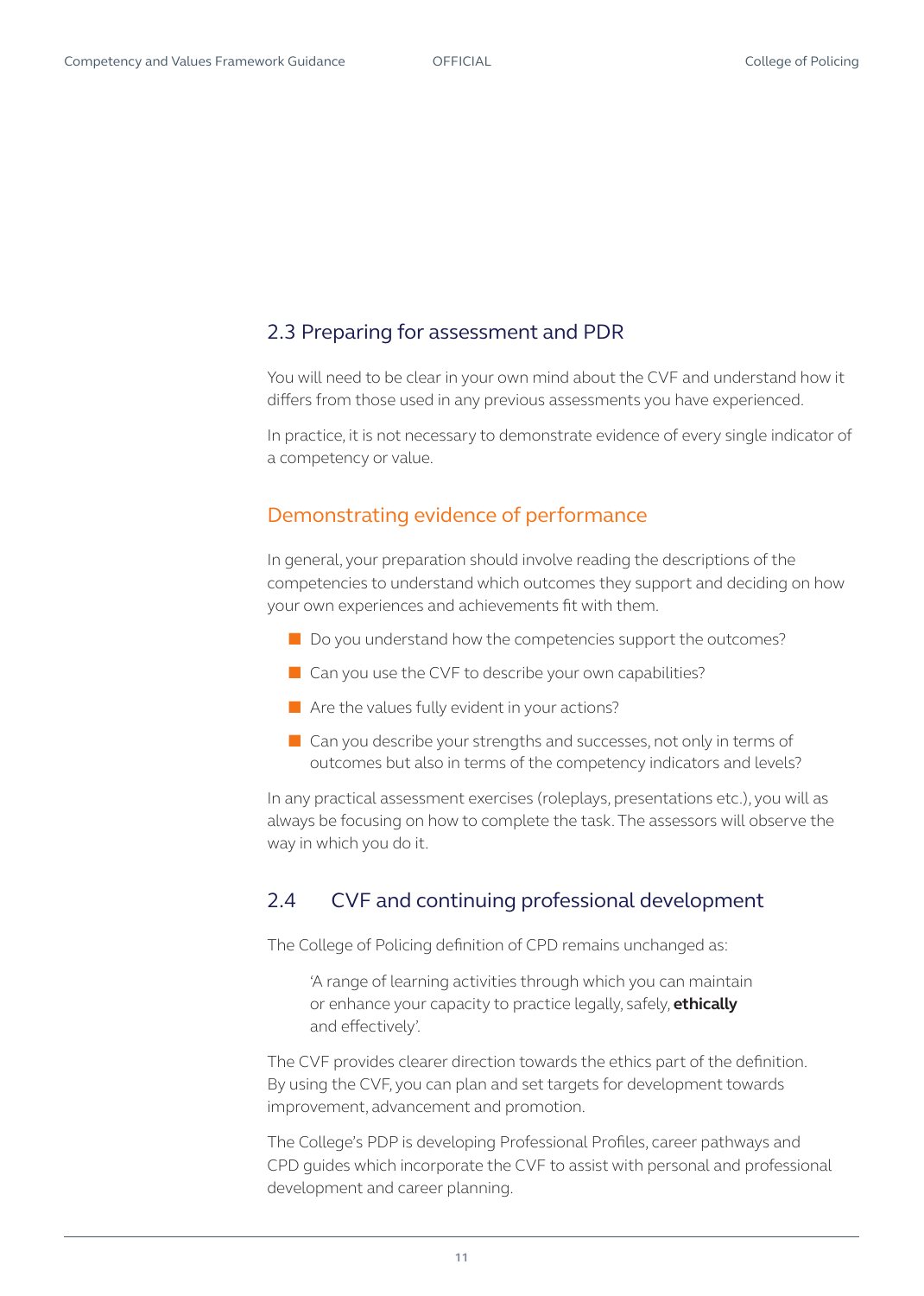### <span id="page-11-0"></span>**3** Summary

### 3.1 CVF structure and purpose

#### **Structure**

- There are new definitions for competencies and these are clearly linked to specific performance outcomes, while also upholding the Code of Ethics.
- Competencies are spilt into three levels to reflect the complexities of different roles. The roles do not link directly with specific ranks – similar competency profiles can apply to different roles across different functions.
- Values are included as measures and defined by observable performance indicators.

### The overall purpose of introducing the CVF is to:

- keep policing adaptable and relevant
- ensure we achieve the highest standards of professional conduct.

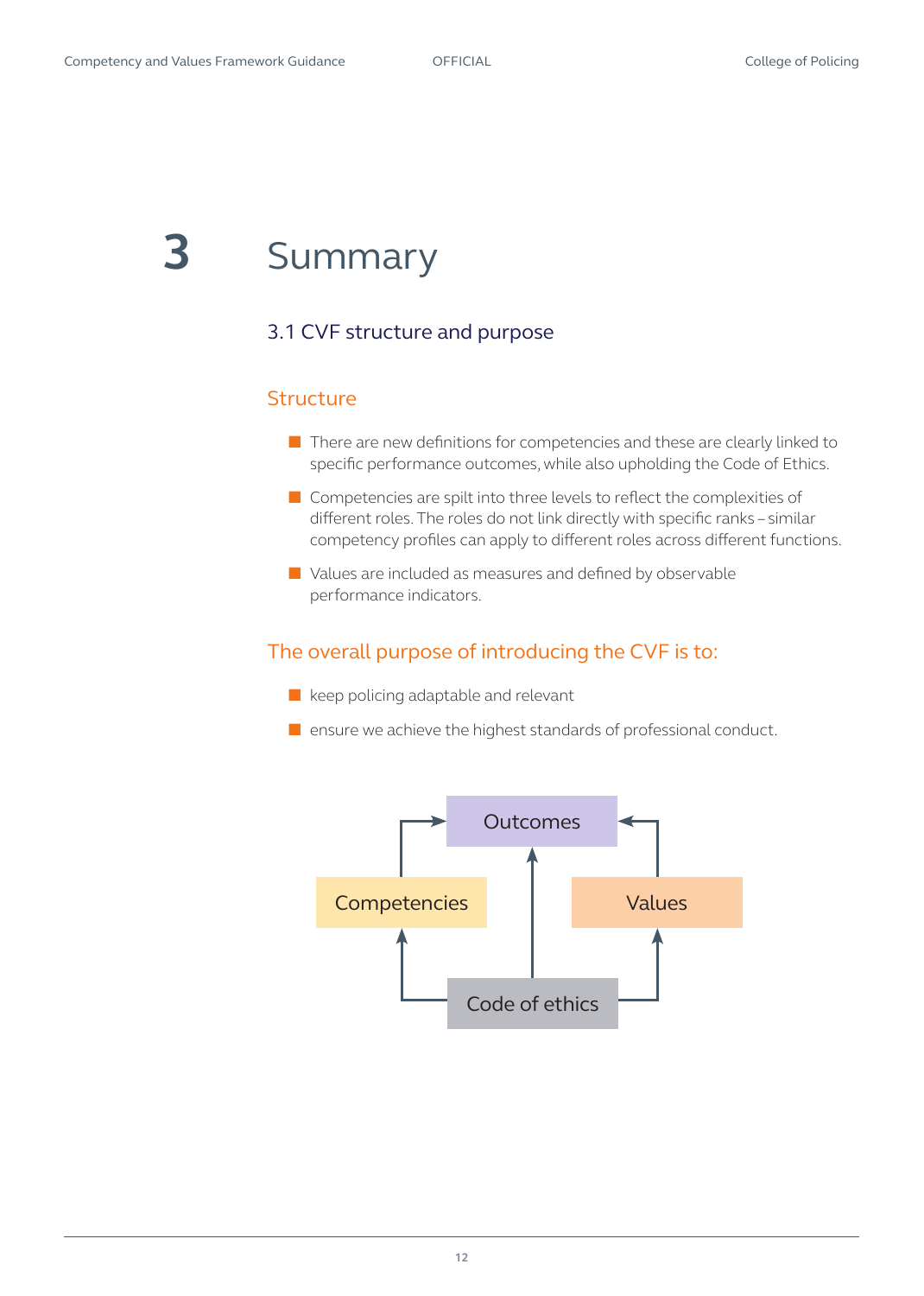### <span id="page-12-0"></span>3.2 Implications of the CVF for national processes

#### Assessment, selection, recruitment

Behaviour will be assessed in terms of values as well as competencies.

- Values are now defined by behavioural indicators.
- They are used in recruitment and selection interviews and in assessment exercises.

#### PDR discussions and subsequent planning

The newly defined competencies and values will:

- uphold the Code of Ethics
- $\blacksquare$  stress that the values are integral to achieving operational plans and objectives.

### Continuing professional development

The key benefits of using the CVF for CPD include:

- a clearer focus on values.
- the clear and relevant statements of the new competencies, now defined by three levels, allow individuals to identify and develop the appropriate behaviours needed for promotion or for role-specific performance improvement.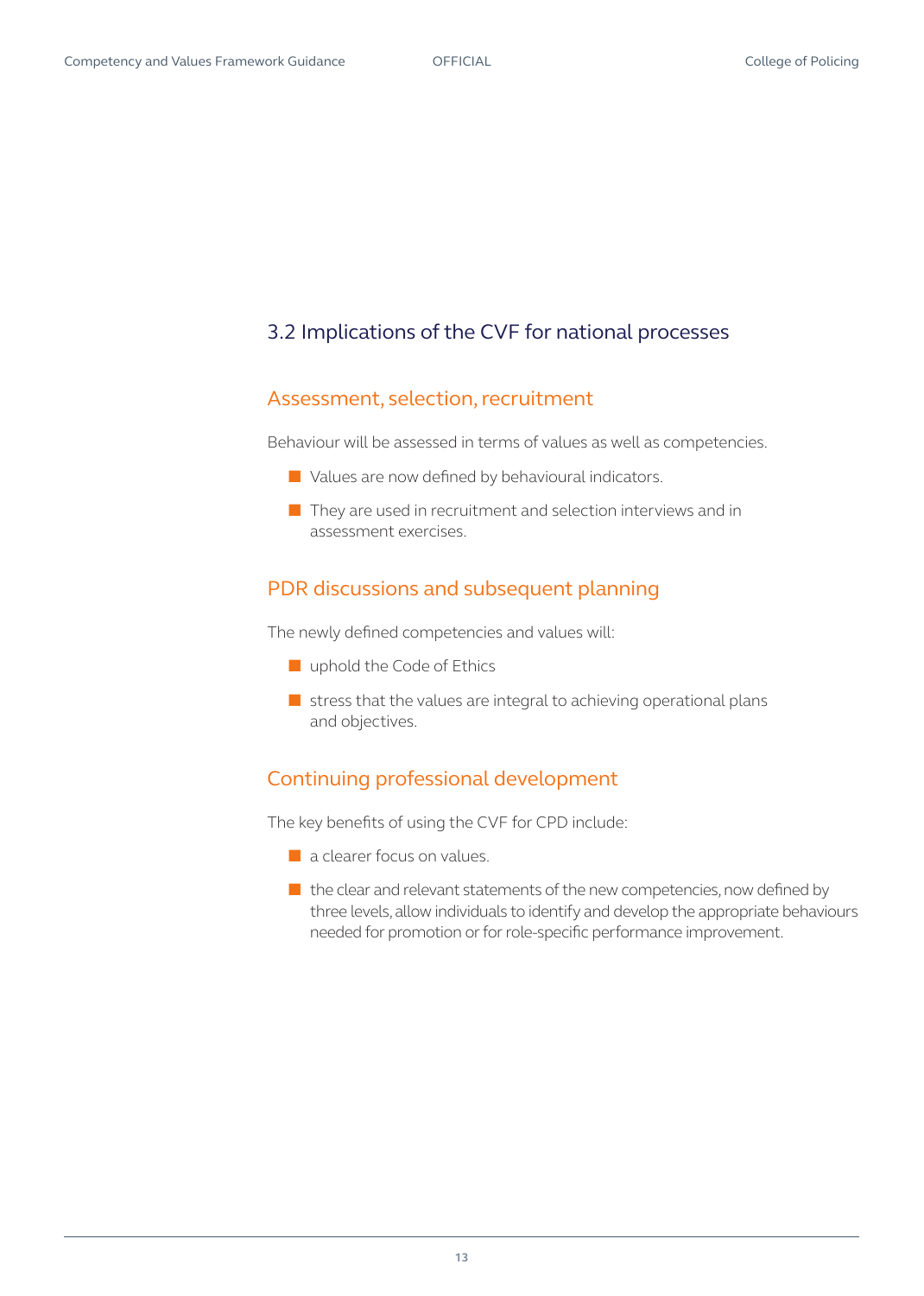### <span id="page-13-0"></span>References and **4** additional information

**College of Policing (2016) [Competency and Values Framework for policing](http://www.college.police.uk/What-we-do/Development/competency-and-values-framework/Documents/Competency-and-Values-Framework-for-Policing_4.11.16.pdf)**

**College of Policing (2015) [Leadership Review](http://www.college.police.uk/What-we-do/Development/Promotion/the-leadership-review/Documents/Leadership_Review_Final_June-2015.pdf )** 

**College of Policing (2014) [Code of Ethics](http://www.college.police.uk/What-we-do/Ethics/Documents/Code_of_Ethics.pdf )**

**College of Policing (2017)** Values-Based Recruitment - selection and assessment guidance

**College of Policing (2017) [Competency and Values Framework –](http://www.college.police.uk/What-we-do/Development/competency-and-values-framework/Documents/Competency%20and%20Values%20Framework)  [implementation guidance](http://www.college.police.uk/What-we-do/Development/competency-and-values-framework/Documents/Competency%20and%20Values%20Framework)**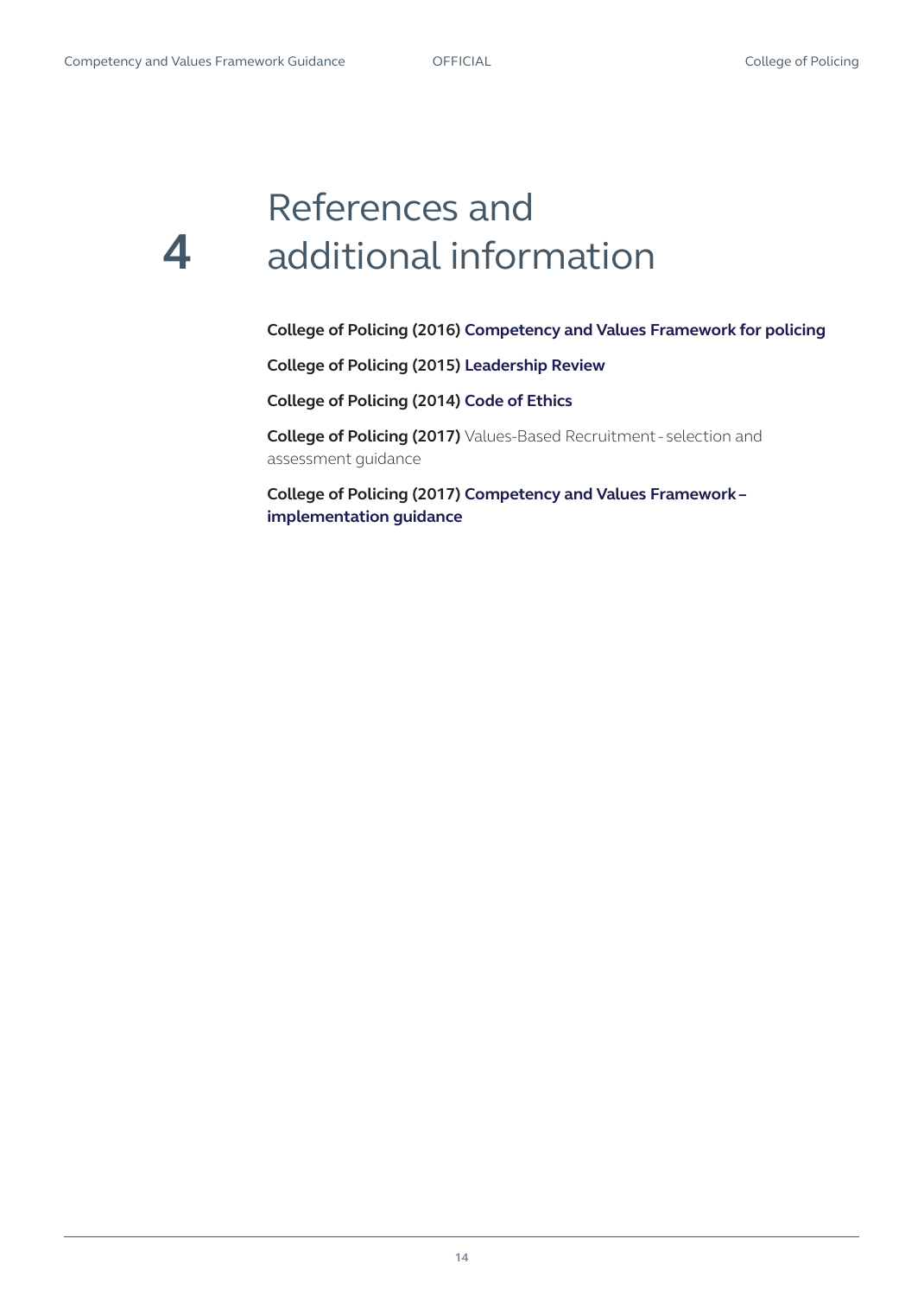### <span id="page-14-0"></span>**Appendix**

## Mapping the CVF to the Code of **Ethics**

There are nine principles underpinning the Code of Ethics. These have been clustered into four values to enable simpler and better behavioural assessment of the desired behaviours.

Table 1 below indicates where the Code of Ethics principles can be mapped to the CVF:

| <b>CVF competency or value</b>      | <b>Code of Ethics principles</b> |  |
|-------------------------------------|----------------------------------|--|
| <b>Impartiality</b>                 | Fairness, objectivity            |  |
| <b>Integrity</b>                    | Integrity                        |  |
| <b>Public service</b>               | Respect, selflessness            |  |
| <b>Transparency</b>                 | Honesty, openness                |  |
| <b>Deliver, support and inspire</b> | Leadership*                      |  |
| <b>Take ownership</b>               | Accountability*                  |  |

#### Table 1: The links between the CVF and the Code of Ethics

\*The principles of **leadership** and **accountability** are respectively considered to be a better fit with the competencies of **deliver, support and inspire** and **take ownership**.